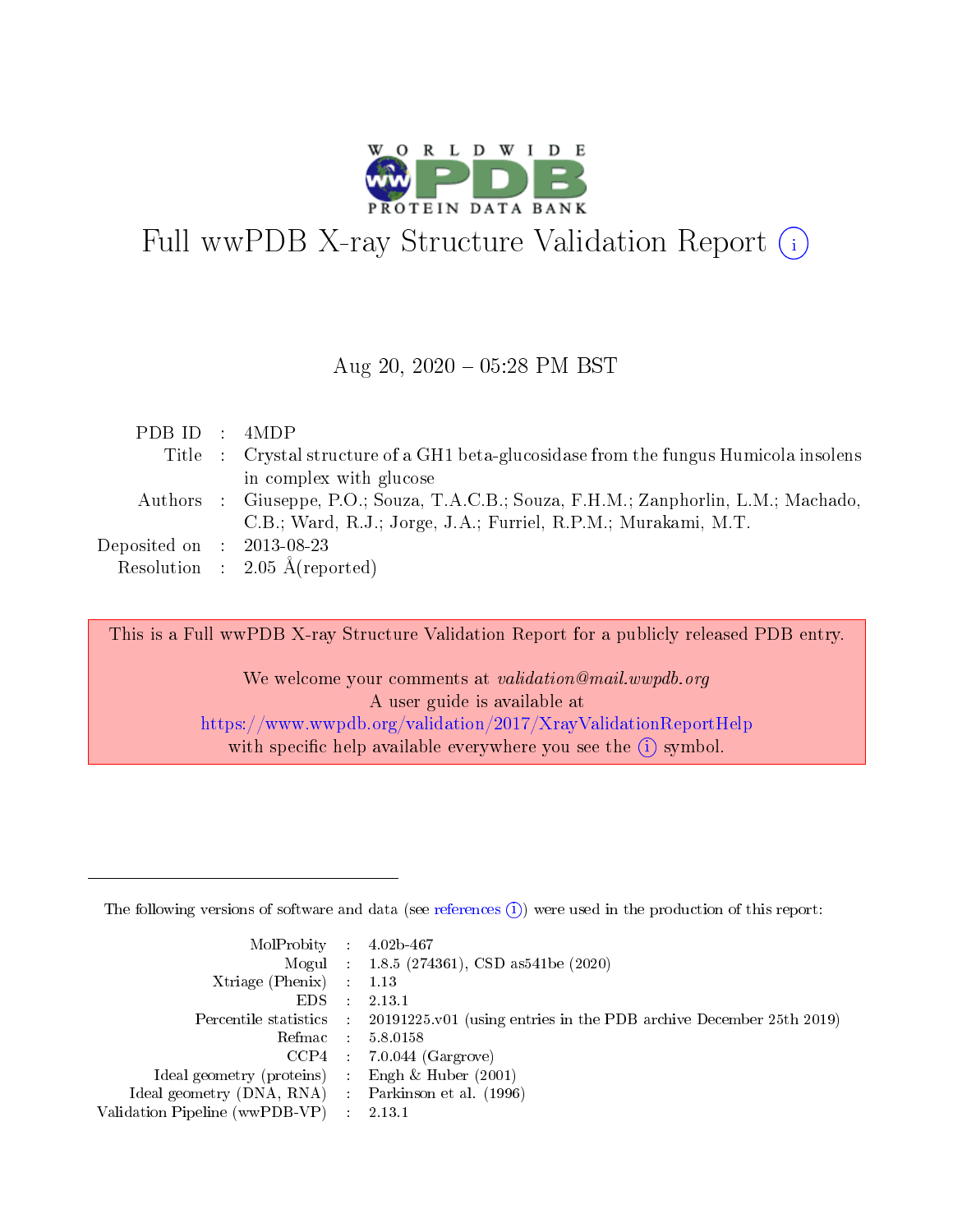## 1 [O](https://www.wwpdb.org/validation/2017/XrayValidationReportHelp#overall_quality)verall quality at a glance  $(i)$

The following experimental techniques were used to determine the structure: X-RAY DIFFRACTION

The reported resolution of this entry is 2.05 Å.

Percentile scores (ranging between 0-100) for global validation metrics of the entry are shown in the following graphic. The table shows the number of entries on which the scores are based.



| Metric                | Whole archive<br>$(\#\text{Entries})$ | Similar resolution<br>$(\#\text{Entries},\,\text{resolution}\,\,\text{range}(\textup{\AA}))$ |
|-----------------------|---------------------------------------|----------------------------------------------------------------------------------------------|
| $R_{free}$            | 130704                                | 1692 (2.04-2.04)                                                                             |
| Clashscore            | 141614                                | 1773 (2.04-2.04)                                                                             |
| Ramachandran outliers | 138981                                | $1752 (2.04 - 2.04)$                                                                         |
| Sidechain outliers    | 138945                                | 1752 (2.04-2.04)                                                                             |
| RSRZ outliers         | 127900                                | $1672(2.04-2.04)$                                                                            |

The table below summarises the geometric issues observed across the polymeric chains and their fit to the electron density. The red, orange, yellow and green segments on the lower bar indicate the fraction of residues that contain outliers for  $>=3, 2, 1$  and 0 types of geometric quality criteria respectively. A grey segment represents the fraction of residues that are not modelled. The numeric value for each fraction is indicated below the corresponding segment, with a dot representing fractions  $\epsilon=5\%$  The upper red bar (where present) indicates the fraction of residues that have poor fit to the electron density. The numeric value is given above the bar.

| Mol | $\cap$ hain | Length | Quality of chain |  |
|-----|-------------|--------|------------------|--|
|     |             |        | %                |  |
|     |             | 199    | 92%              |  |

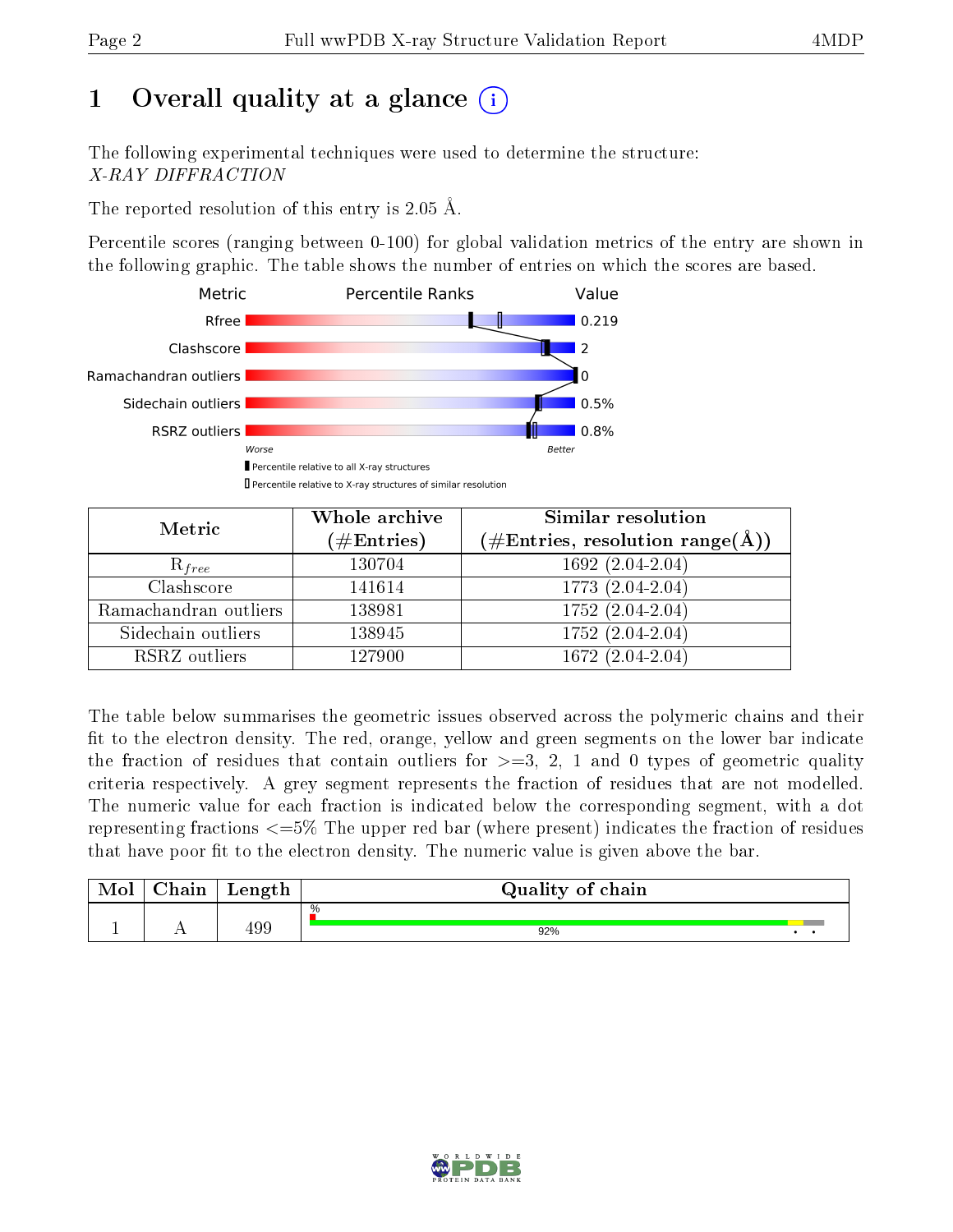# 2 Entry composition (i)

There are 6 unique types of molecules in this entry. The entry contains 4256 atoms, of which 0 are hydrogens and 0 are deuteriums.

In the tables below, the ZeroOcc column contains the number of atoms modelled with zero occupancy, the AltConf column contains the number of residues with at least one atom in alternate conformation and the Trace column contains the number of residues modelled with at most 2 atoms.

Molecule 1 is a protein called Beta-glucosidase.

| Mol | ${\rm Chain}$ | Residues | $\rm{Atoms}$            |      |     | ZeroOcc | $\mid$ AltConf $\mid$ | $^+$ Trace |  |  |
|-----|---------------|----------|-------------------------|------|-----|---------|-----------------------|------------|--|--|
|     |               | 477      | $\mathrm{Tota}$<br>3859 | 2479 | 641 | 795     |                       |            |  |  |

| Chain            | Residue          | Modelled   | Actual                   | Comment               | Reference            |
|------------------|------------------|------------|--------------------------|-----------------------|----------------------|
| А                | $-22$            | MET        |                          | initiating methionine | O93784<br>UNP        |
| А                | $-21$            | <b>GLY</b> |                          | expression tag        | <b>UNP</b><br>O93784 |
| А                | $-20$            | <b>SER</b> |                          | expression tag        | UNP.<br>O93784       |
| $\boldsymbol{A}$ | $-19$            | <b>SER</b> | $\blacksquare$           | expression tag        | <b>UNP</b><br>O93784 |
| $\boldsymbol{A}$ | $-18$            | <b>HIS</b> |                          | expression tag        | O93784<br>UNP        |
| $\bf{A}$         | $-17$            | <b>HIS</b> | ÷                        | expression tag        | O93784<br><b>UNP</b> |
| $\bf{A}$         | $-16$            | <b>HIS</b> |                          | expression tag        | <b>UNP</b><br>O93784 |
| $\boldsymbol{A}$ | $-15$            | <b>HIS</b> | ÷                        | expression tag        | O93784<br>UNP        |
| $\boldsymbol{A}$ | $-14$            | <b>HIS</b> | ÷,                       | expression tag        | O93784<br>UNP        |
| $\boldsymbol{A}$ | $-13$            | <b>HIS</b> | $\overline{\phantom{0}}$ | expression tag        | O93784<br>UNP        |
| А                | $-12$            | <b>SER</b> | $\equiv$                 | expression tag        | UNP<br>O93784        |
| А                | $-11$            | SER        |                          | expression tag        | UNP<br>O93784        |
| A                | $-10$            | <b>GLY</b> |                          | expression tag        | O93784<br><b>UNP</b> |
| $\bf{A}$         | $-9$             | <b>LEU</b> |                          | expression tag        | O93784<br>UNP        |
| $\boldsymbol{A}$ | $-8$             | VAL        | $\overline{\phantom{0}}$ | expression tag        | O93784<br>UNP        |
| $\bf{A}$         | $-7$             | PRO        | ÷                        | expression tag        | O93784<br><b>UNP</b> |
| $\bf{A}$         | $-6$             | ARG        | ÷                        | expression tag        | UNP<br>O93784        |
| $\boldsymbol{A}$ | $-5$             | <b>GLY</b> | $\overline{\phantom{0}}$ | expression tag        | O93784<br><b>UNP</b> |
| $\boldsymbol{A}$ | $-4$             | <b>SER</b> | L,                       | expression tag        | UNP<br>O93784        |
| A                | $-3$             | <b>HIS</b> | ÷,                       | expression tag        | <b>UNP</b><br>O93784 |
| А                | $-2$             | MET        |                          | expression tag        | UNP<br>O93784        |
| $\boldsymbol{A}$ | $-1$             | <b>ALA</b> |                          | expression tag        | O93784<br>UNP        |
| $\boldsymbol{A}$ | $\boldsymbol{0}$ | SER        |                          | expression tag        | UNP 093784           |

There are 23 discrepancies between the modelled and reference sequences:

• Molecule 2 is beta-D-glucopyranose (three-letter code: BGC) (formula:  $C_6H_{12}O_6$ ).

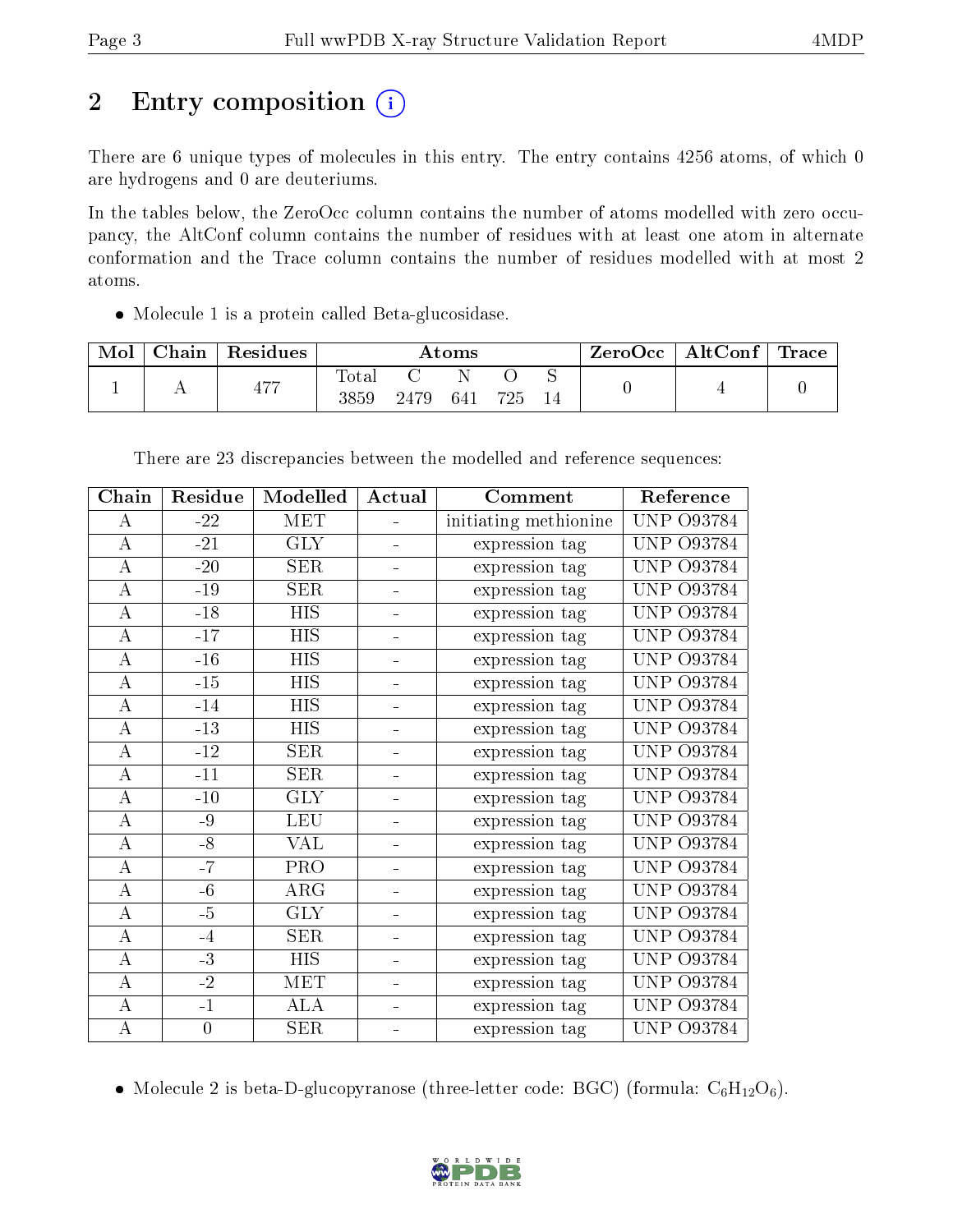

|  | $\text{Mol}$   Chain   Residues | Atoms   | $ZeroOcc \mid AltConf$ |
|--|---------------------------------|---------|------------------------|
|  |                                 | Total C |                        |

 $\bullet$  Molecule 3 is DI(HYDROXYETHYL)ETHER (three-letter code: PEG) (formula:  $\mathrm{C_4H_{10}O_3}$ ).



|  | $Mol$   Chain   Residues | <b>Atoms</b> | $ZeroOcc \   \$ AltConf |
|--|--------------------------|--------------|-------------------------|
|  |                          | Total C O    |                         |
|  |                          | Total C O    |                         |
|  |                          | Total C O    |                         |

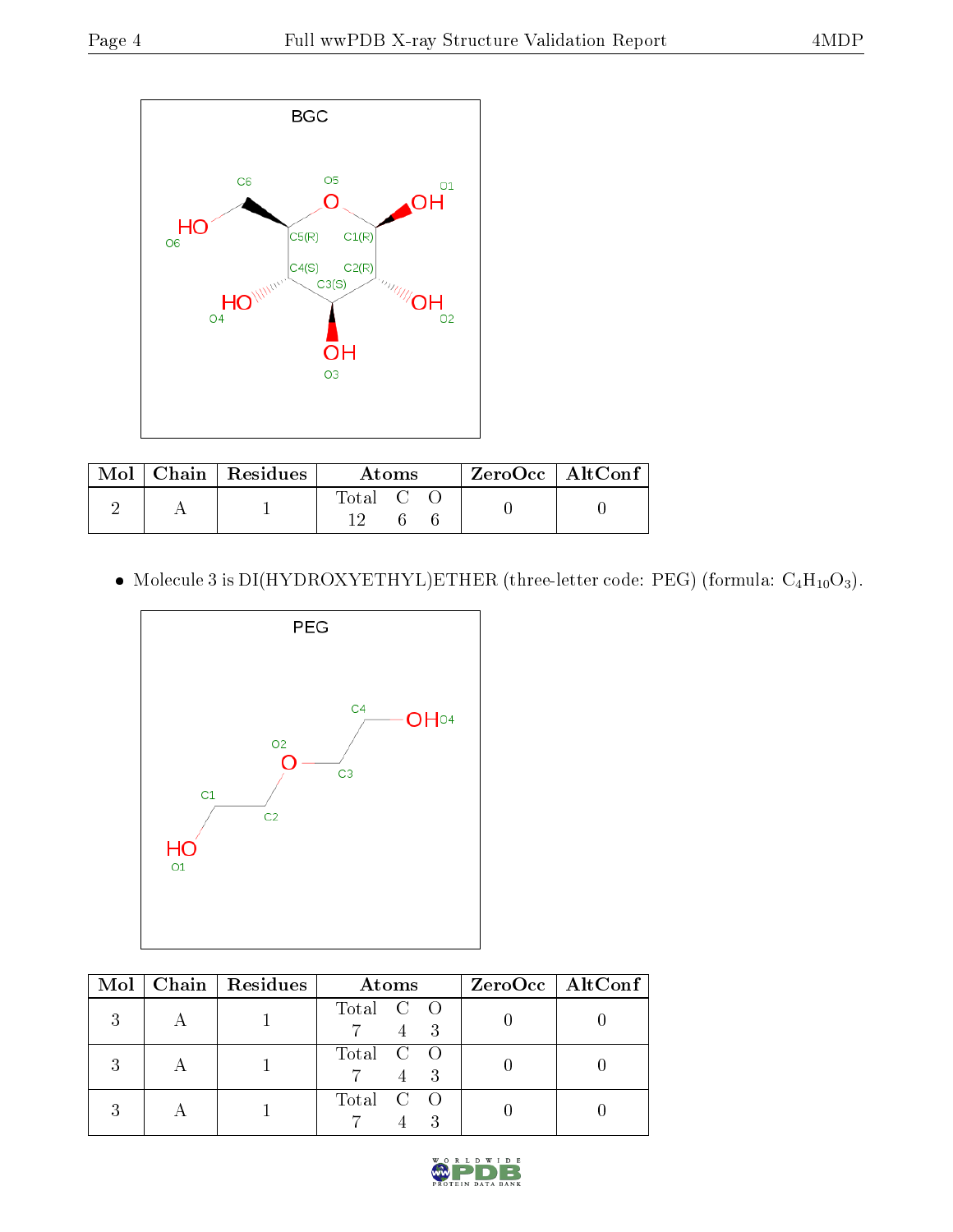$\bullet$  Molecule 4 is PHOSPHATE ION (three-letter code: PO4) (formula:  $\mathrm{O_4P})$ .



|  | $\text{Mol}$   Chain   Residues | Atoms     | $ZeroOcc$   AltConf |
|--|---------------------------------|-----------|---------------------|
|  |                                 | Total O P |                     |
|  |                                 | Total O P |                     |

 $\bullet$  Molecule 5 is GLYCEROL (three-letter code: GOL) (formula:  $\rm{C_3H_8O_3}).$ 



|  | $\text{Mol}$   Chain   Residues | Atoms       |  |  | $ZeroOcc \mid AltConf$ |
|--|---------------------------------|-------------|--|--|------------------------|
|  |                                 | $Total$ $C$ |  |  |                        |

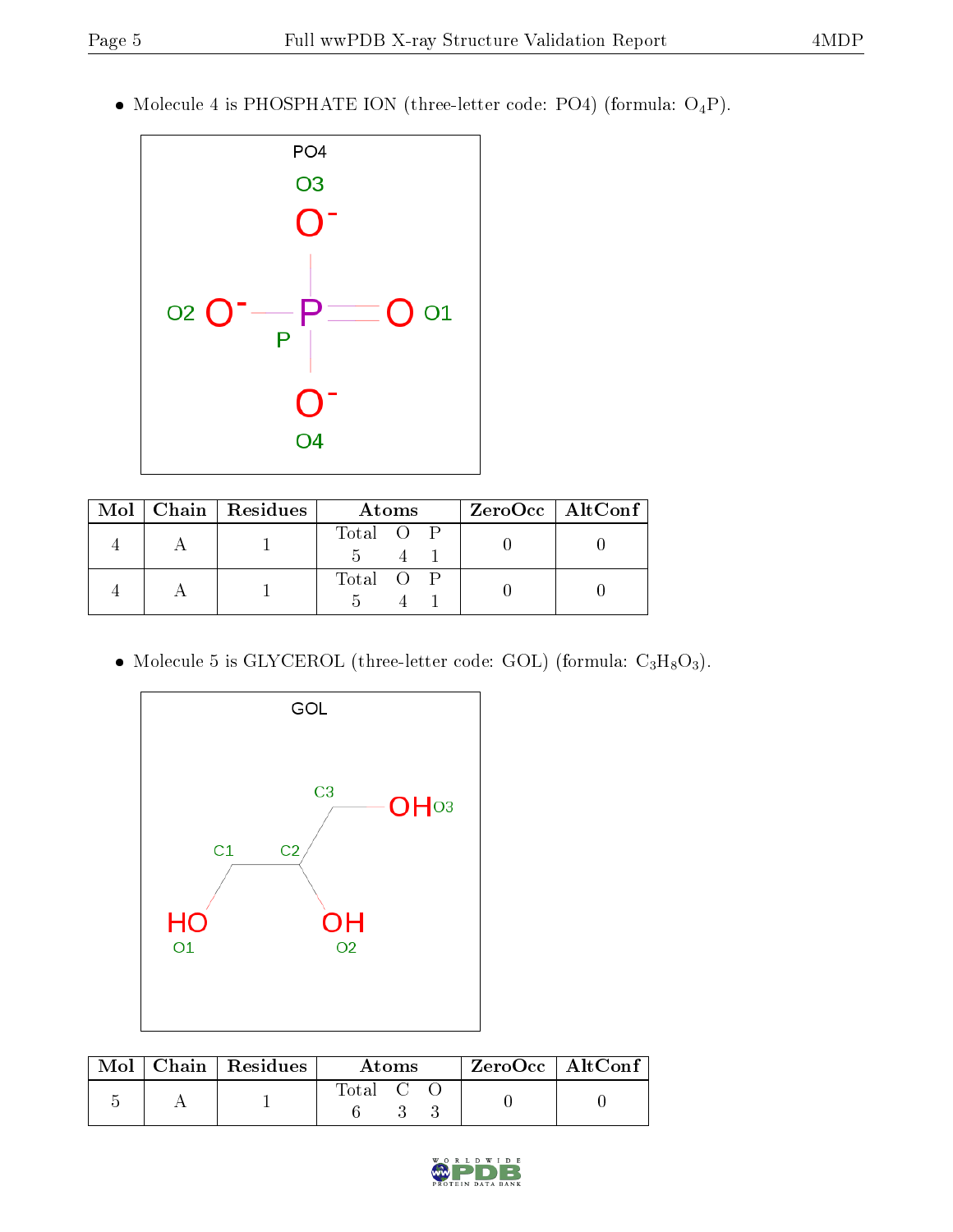$\bullet\,$  Molecule 6 is water.

| Mol | $\vert$ Chain $\vert$ Residues | Atoms               | $\rm ZeroOcc \mid AltConf$ |  |
|-----|--------------------------------|---------------------|----------------------------|--|
|     | 348                            | Total<br>348<br>348 |                            |  |

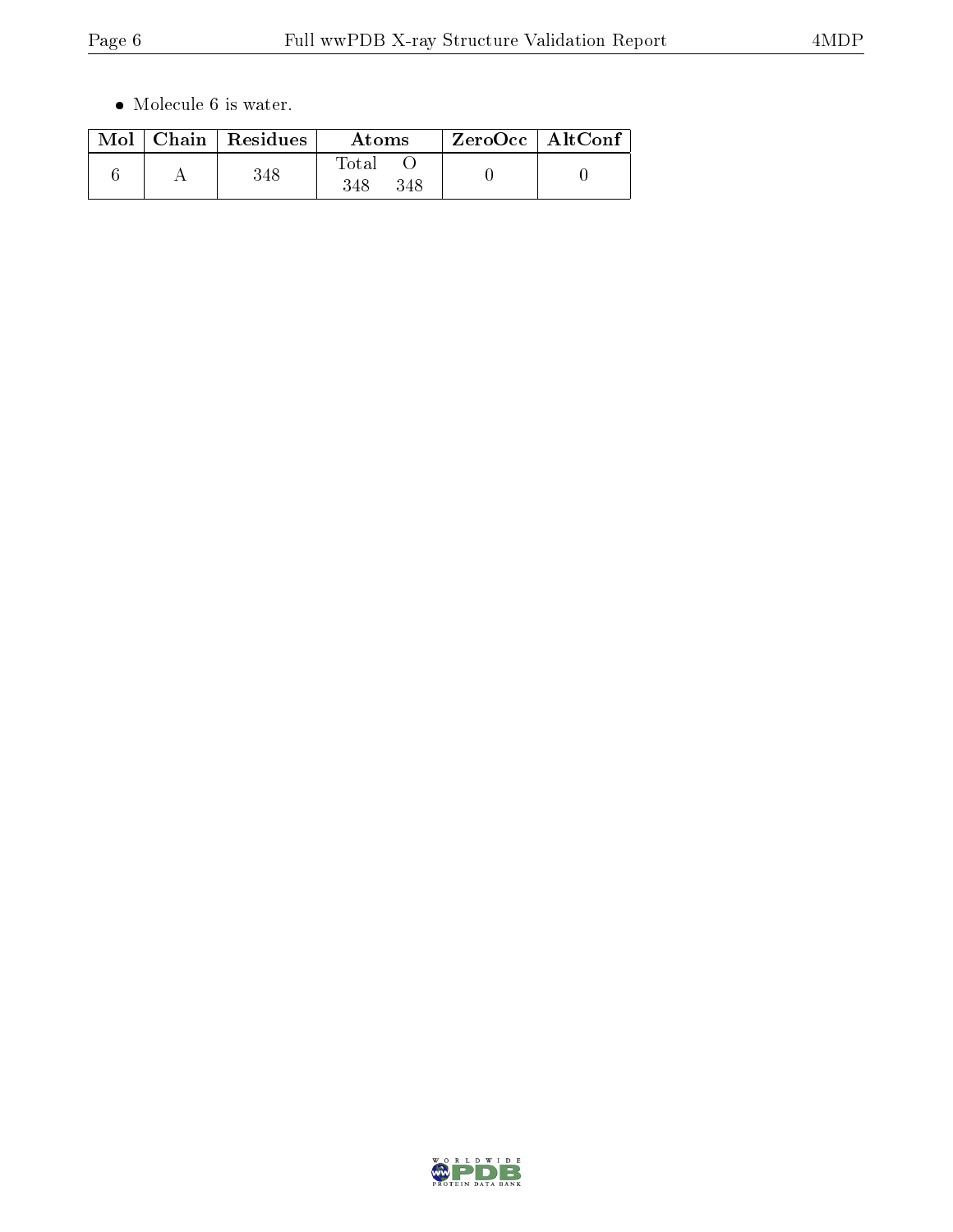## 3 Residue-property plots  $(i)$

These plots are drawn for all protein, RNA, DNA and oligosaccharide chains in the entry. The first graphic for a chain summarises the proportions of the various outlier classes displayed in the second graphic. The second graphic shows the sequence view annotated by issues in geometry and electron density. Residues are color-coded according to the number of geometric quality criteria for which they contain at least one outlier: green  $= 0$ , yellow  $= 1$ , orange  $= 2$  and red  $= 3$  or more. A red dot above a residue indicates a poor fit to the electron density ( $RSRZ > 2$ ). Stretches of 2 or more consecutive residues without any outlier are shown as a green connector. Residues present in the sample, but not in the model, are shown in grey.



• Molecule 1: Beta-glucosidase

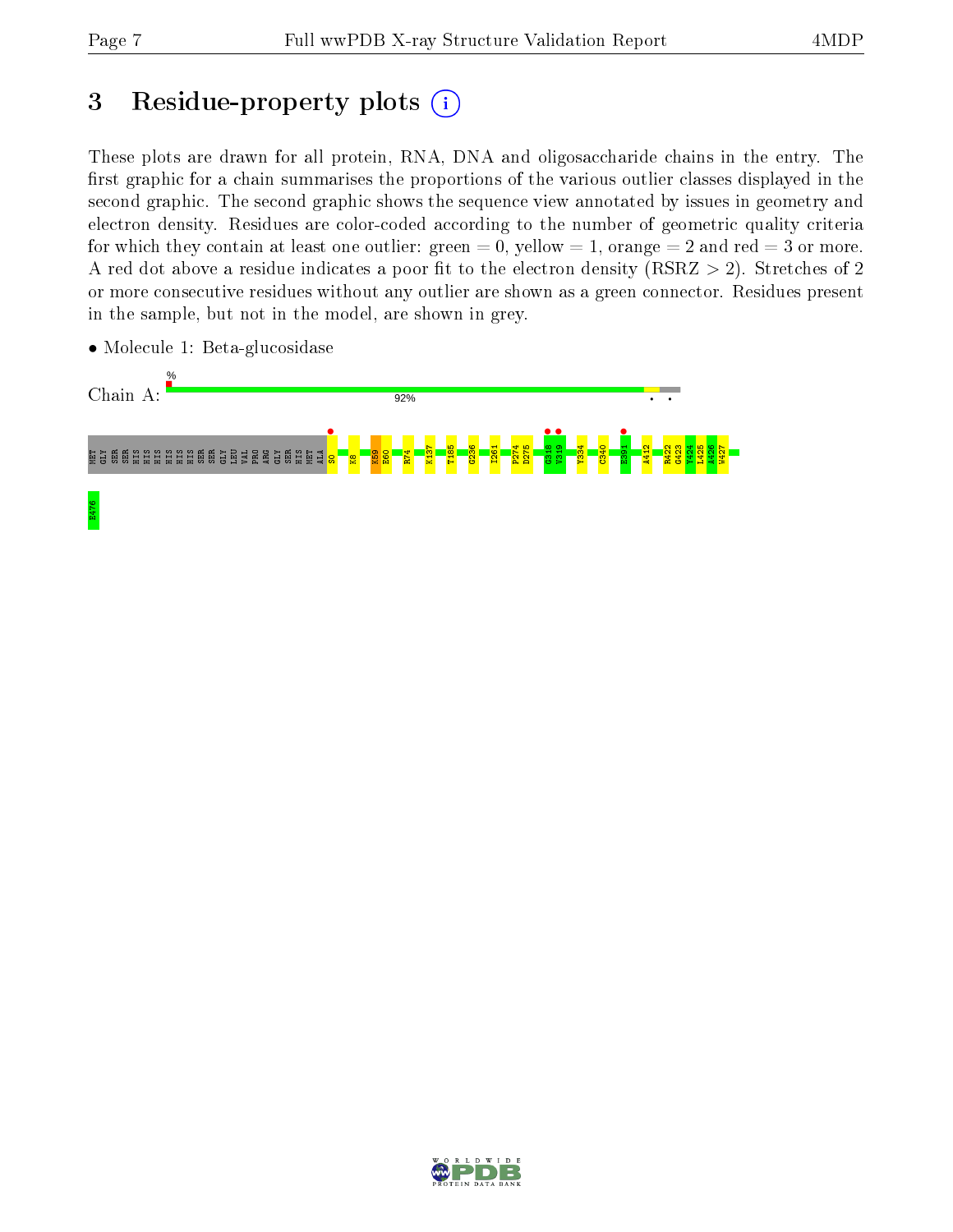## 4 Data and refinement statistics  $(i)$

| Property                                                         | <b>Value</b>                                                        | Source     |
|------------------------------------------------------------------|---------------------------------------------------------------------|------------|
| Space group                                                      | P 65 2 2                                                            | Depositor  |
| Cell constants                                                   | $113.57\text{\AA}$ $113.\overline{57\text{\AA}}$ $178.74\text{\AA}$ | Depositor  |
| a, b, c, $\alpha$ , $\beta$ , $\gamma$                           | $90.00^\circ$<br>$90.00^{\circ}$<br>$120.00^{\circ}$                |            |
| Resolution $(A)$                                                 | 28.72<br>$-2.05$                                                    | Depositor  |
|                                                                  | $28.72 - 2.05$                                                      | <b>EDS</b> |
| $\%$ Data completeness                                           | $97.5(28.72-2.05)$                                                  | Depositor  |
| (in resolution range)                                            | 97.6 (28.72-2.05)                                                   | <b>EDS</b> |
| $R_{merge}$                                                      | 0.10                                                                | Depositor  |
| $\mathrm{R}_{sym}$                                               | (Not available)                                                     | Depositor  |
| $\langle I/\sigma(I) \rangle^{-1}$                               | $3.50$ (at $2.04\text{\AA}$ )                                       | Xtriage    |
| Refinement program                                               | <b>REFMAC</b>                                                       | Depositor  |
|                                                                  | $0.163$ , $0.214$                                                   | Depositor  |
| $R, R_{free}$                                                    | $0.174$ ,<br>0.219                                                  | DCC        |
| $R_{free}$ test set                                              | 2136 reflections $(5.05\%)$                                         | wwPDB-VP   |
| Wilson B-factor $(A^2)$                                          | 25.1                                                                | Xtriage    |
| Anisotropy                                                       | 0.012                                                               | Xtriage    |
| Bulk solvent $k_{sol}(\text{e}/\text{A}^3), B_{sol}(\text{A}^2)$ | 0.39, 47.3                                                          | <b>EDS</b> |
| L-test for $\mathrm{twinning}^2$                                 | $< L >$ = 0.50, $< L2$ > = 0.33                                     | Xtriage    |
| Estimated twinning fraction                                      | No twinning to report.                                              | Xtriage    |
| $\overline{F_o}, \overline{F_c}$ correlation                     | 0.96                                                                | <b>EDS</b> |
| Total number of atoms                                            | 4256                                                                | wwPDB-VP   |
| Average B, all atoms $(A^2)$                                     | 25.0                                                                | wwPDB-VP   |

Xtriage's analysis on translational NCS is as follows: The largest off-origin peak in the Patterson function is  $3.22\%$  of the height of the origin peak. No significant pseudotranslation is detected.

<sup>&</sup>lt;sup>2</sup>Theoretical values of  $\langle |L| \rangle$ ,  $\langle L^2 \rangle$  for acentric reflections are 0.5, 0.333 respectively for untwinned datasets, and 0.375, 0.2 for perfectly twinned datasets.



<span id="page-7-1"></span><span id="page-7-0"></span><sup>1</sup> Intensities estimated from amplitudes.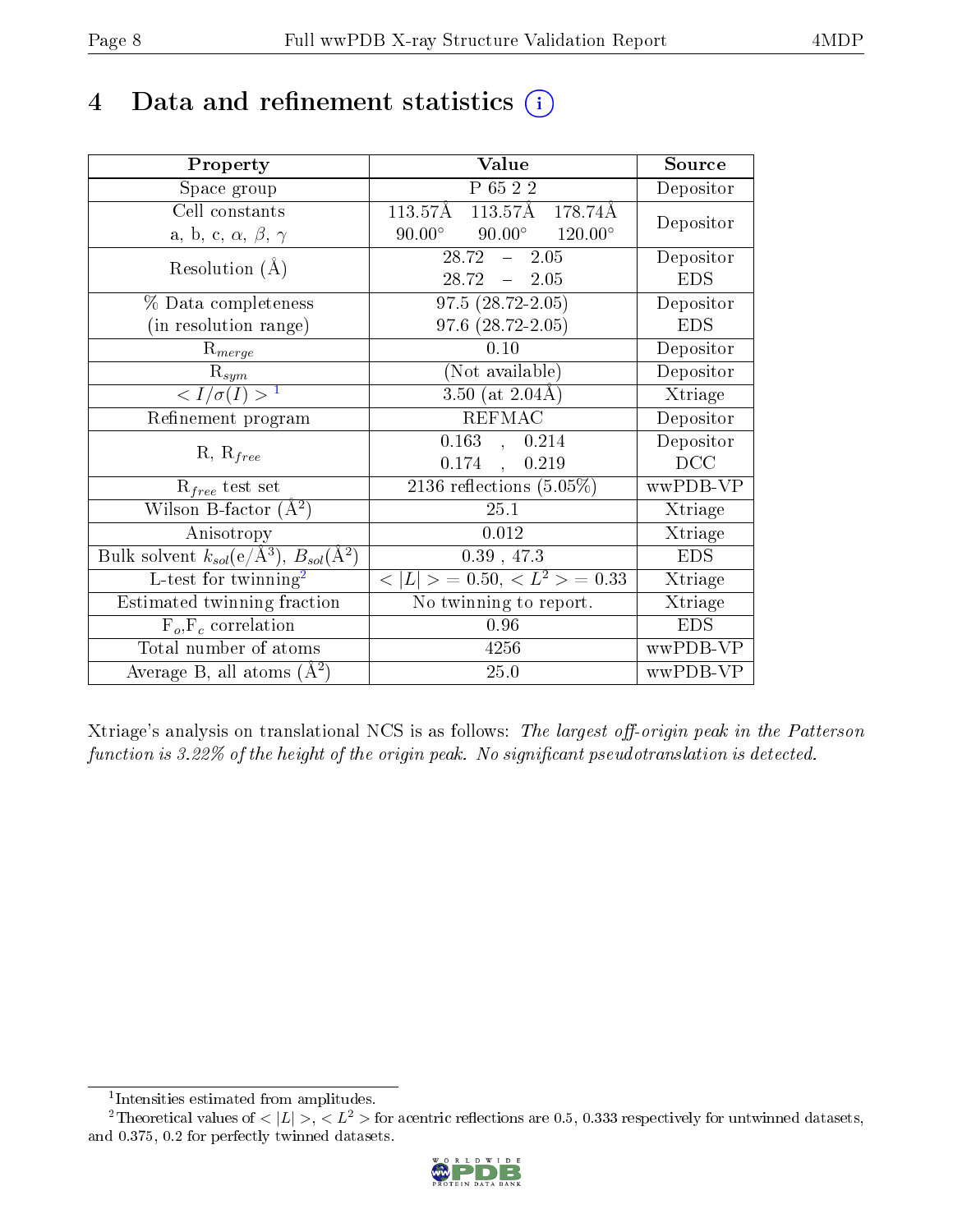## 5 Model quality  $(i)$

## 5.1 Standard geometry  $(i)$

Bond lengths and bond angles in the following residue types are not validated in this section: BGC, GOL, PO4, PEG

The Z score for a bond length (or angle) is the number of standard deviations the observed value is removed from the expected value. A bond length (or angle) with  $|Z| > 5$  is considered an outlier worth inspection. RMSZ is the root-mean-square of all Z scores of the bond lengths (or angles).

| $Mol$   Chain |      | Bond lengths                 | Bond angles |                  |  |
|---------------|------|------------------------------|-------------|------------------|--|
|               |      | $RMSZ$ $\mid \# Z  > 5$ RMSZ |             | $\# Z  > 5$      |  |
|               | 0.75 | 0/3982                       | 0.79        | $2/5404~(0.0\%)$ |  |

There are no bond length outliers.

All (2) bond angle outliers are listed below:

| $\bf{Mol}$ | Chain |     | $\vert$ Res $\vert$ Type | Atoms            |         | Observed $(^\circ)$ | $\mid$ Ideal( $^o$ ) |
|------------|-------|-----|--------------------------|------------------|---------|---------------------|----------------------|
|            |       | 275 | ASP                      | $\mid$ CB-CG-OD1 | 5.52    | 123.27              | 118.30               |
|            |       | 422 | $\rm{ARG}$               | NE-CZ-NH2        | $-5.14$ | 117 73              | 120.30               |

There are no chirality outliers.

There are no planarity outliers.

### 5.2 Too-close contacts  $(i)$

In the following table, the Non-H and H(model) columns list the number of non-hydrogen atoms and hydrogen atoms in the chain respectively. The H(added) column lists the number of hydrogen atoms added and optimized by MolProbity. The Clashes column lists the number of clashes within the asymmetric unit, whereas Symm-Clashes lists symmetry related clashes.

|  |      | Mol   Chain   Non-H   H(model)   H(added) |      |    | $Clashes$   Symm-Clashes |
|--|------|-------------------------------------------|------|----|--------------------------|
|  | 3859 |                                           | 3676 |    |                          |
|  | 19   |                                           |      |    |                          |
|  |      |                                           | 30   |    |                          |
|  |      |                                           |      |    |                          |
|  |      |                                           |      |    |                          |
|  | 348  |                                           |      |    |                          |
|  | 4256 |                                           | 3726 | 16 |                          |

The all-atom clashscore is defined as the number of clashes found per 1000 atoms (including

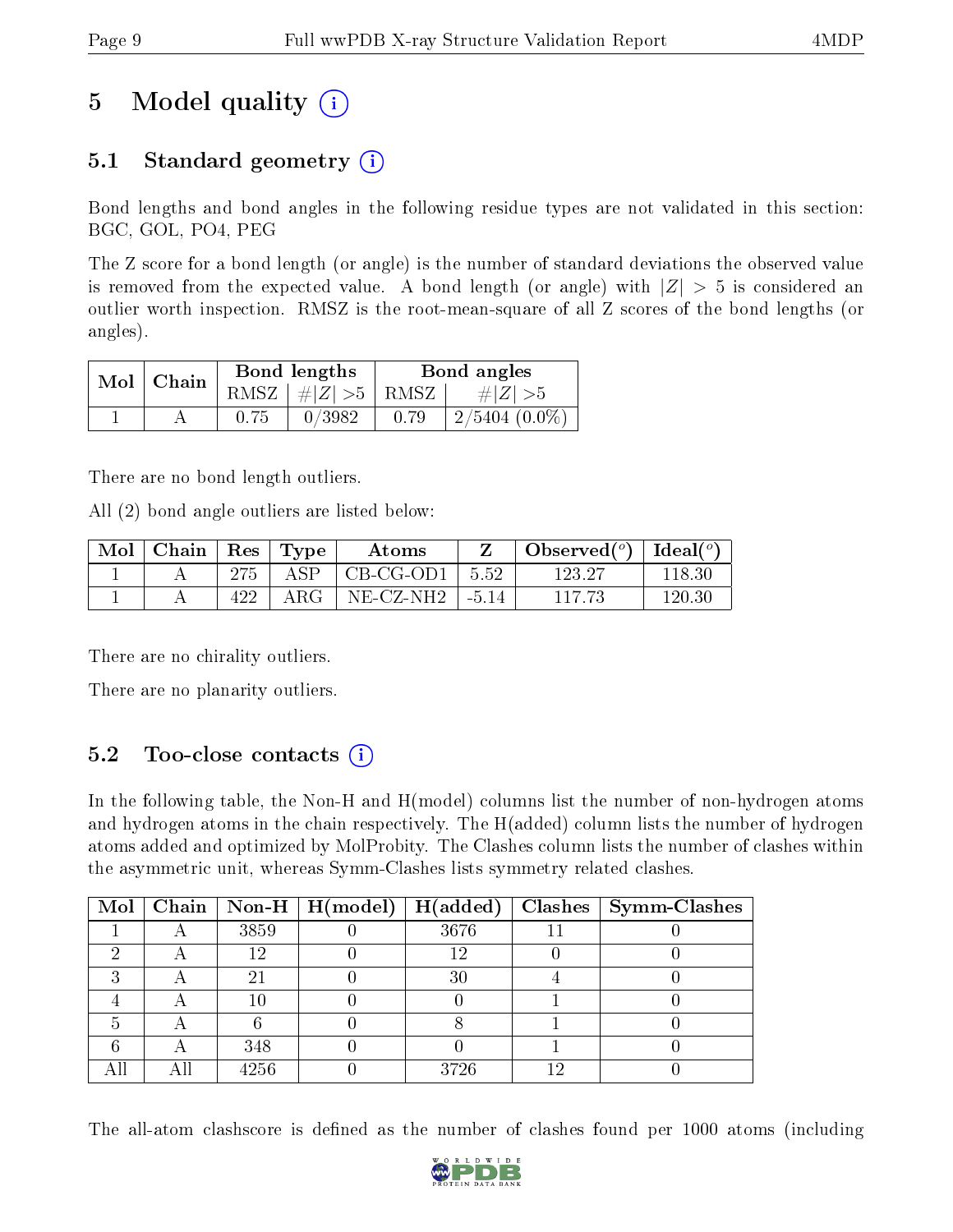hydrogen atoms). The all-atom clashscore for this structure is 2.

|            |  |  | All (12) close contacts within the same asymmetric unit are listed below, sorted by their clash |  |  |  |  |
|------------|--|--|-------------------------------------------------------------------------------------------------|--|--|--|--|
| magnitude. |  |  |                                                                                                 |  |  |  |  |

| Atom-1              | Atom-2               | Interatomic<br>distance $(A)$ | Clash<br>overlap $(A)$ |
|---------------------|----------------------|-------------------------------|------------------------|
| 1:A:274:PRO:HA      | 3:A:503:PEG:H41      | 1.46                          | 0.96                   |
| 1:A:274:PRO:HA      | 3:A:503:PEG:C4       | 2.19                          | 0.71                   |
| 1: A: 137: LYS: H   | 3:A:504:PEG:H22      | 1.67                          | 0.60                   |
| 4: A:506: PO4:O3    | 6:A:913:HOH:O        | 2.17                          | 0.58                   |
| 1:A:74:ARG:HB2      | 1: A: 425: LEU: HD13 | 1.95                          | 0.49                   |
| 1: A:59: LYS: HG3   | 1: A:60: GLU:N       | 2.28                          | 0.49                   |
| 1:A:137:LYS:HB2     | 3:A:504:PEG:H32      | 1.95                          | 0.48                   |
| 1: A:8: LYS:O       | 1:A:423:GLY:HA2      | 2.14                          | 0.48                   |
| 1:A:236:GLY:HA3     | 1:A:261:ILE:HD11     | 1.99                          | 0.45                   |
| 1: A: 334: TYR: CE1 | 1:A:340[B]:CYS:SG    | 3.09                          | 0.45                   |
| 1:A:427:TRP:CE2     | 5:A:507:GOL:H31      | 2.52                          | 0.44                   |
| 1: A:0: SER:O       | 1:A:412:ALA:HA       | 2.21                          | 0.41                   |

There are no symmetry-related clashes.

#### 5.3 Torsion angles  $(i)$

#### 5.3.1 Protein backbone (i)

In the following table, the Percentiles column shows the percent Ramachandran outliers of the chain as a percentile score with respect to all X-ray entries followed by that with respect to entries of similar resolution.

The Analysed column shows the number of residues for which the backbone conformation was analysed, and the total number of residues.

| Mol   Chain | Analysed                                 |  | Favoured   Allowed   Outliers   Percentiles |  |
|-------------|------------------------------------------|--|---------------------------------------------|--|
|             | $479/499 (96\%)$   464 (97\%)   15 (3\%) |  | $\vert$ 100 100 $\vert$                     |  |

There are no Ramachandran outliers to report.

#### 5.3.2 Protein sidechains (i)

In the following table, the Percentiles column shows the percent sidechain outliers of the chain as a percentile score with respect to all X-ray entries followed by that with respect to entries of similar resolution.

The Analysed column shows the number of residues for which the sidechain conformation was

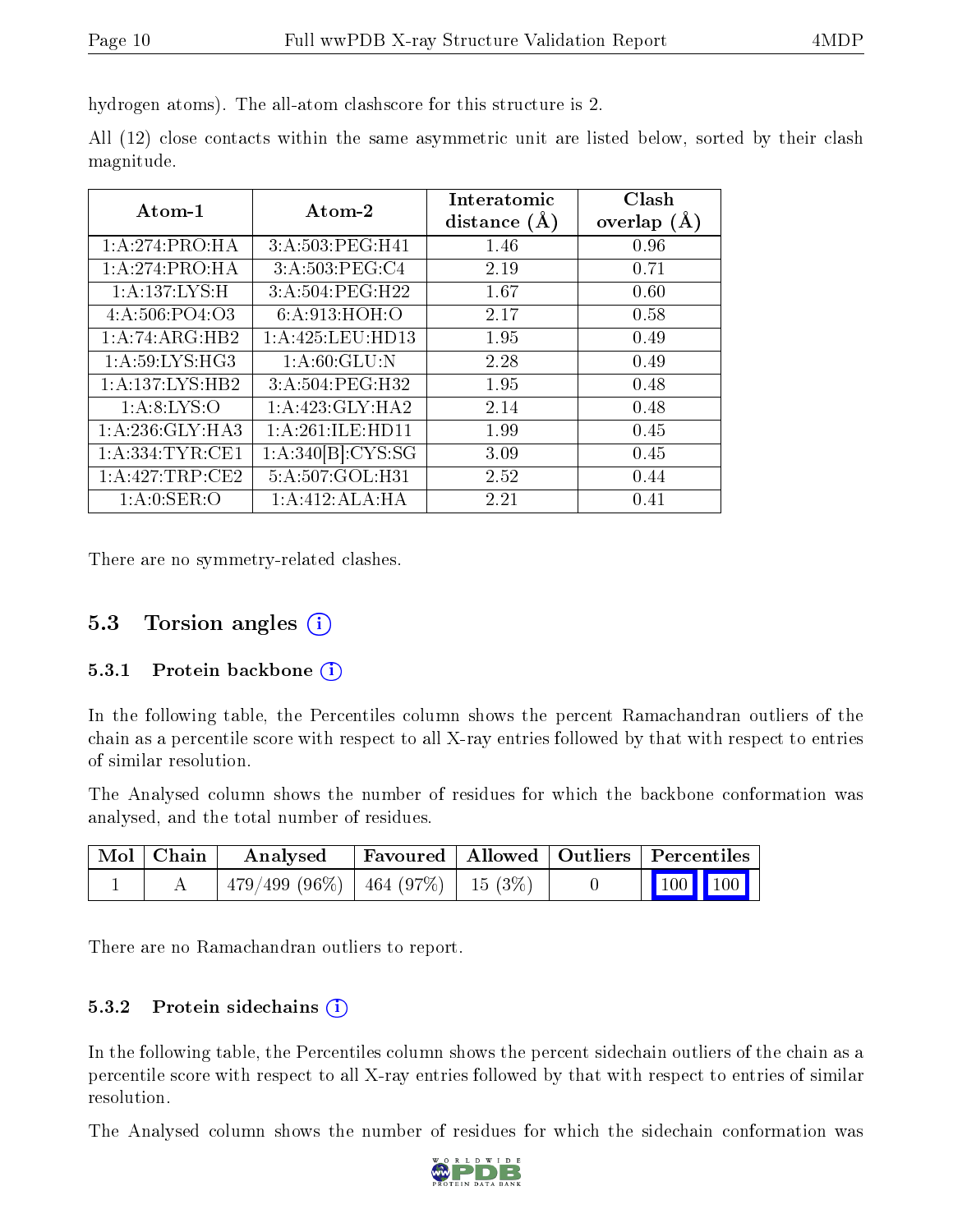analysed, and the total number of residues.

| Mol   Chain | Analysed                       | Rotameric   Outliers   Percentiles |          |       |  |  |
|-------------|--------------------------------|------------------------------------|----------|-------|--|--|
|             | $403/417$ (97\%)   401 (100\%) |                                    | $2(0\%)$ | 88 89 |  |  |

All (2) residues with a non-rotameric sidechain are listed below:

| Mol | ${\bf Chain}$ | <b>Res</b> | Type |
|-----|---------------|------------|------|
|     |               |            |      |
|     |               |            |      |

Some sidechains can be flipped to improve hydrogen bonding and reduce clashes. There are no such sidechains identified.

#### $5.3.3$  RNA  $(i)$

There are no RNA molecules in this entry.

#### 5.4 Non-standard residues in protein, DNA, RNA chains  $(i)$

There are no non-standard protein/DNA/RNA residues in this entry.

#### 5.5 Carbohydrates  $(i)$

There are no monosaccharides in this entry.

### 5.6 Ligand geometry  $(i)$

7 ligands are modelled in this entry.

In the following table, the Counts columns list the number of bonds (or angles) for which Mogul statistics could be retrieved, the number of bonds (or angles) that are observed in the model and the number of bonds (or angles) that are defined in the Chemical Component Dictionary. The Link column lists molecule types, if any, to which the group is linked. The Z score for a bond length (or angle) is the number of standard deviations the observed value is removed from the expected value. A bond length (or angle) with  $|Z| > 2$  is considered an outlier worth inspection. RMSZ is the root-mean-square of all Z scores of the bond lengths (or angles).

| Mol |              |       | Res | Link | Bond lengths |      |         |            | Bond angles |               |
|-----|--------------|-------|-----|------|--------------|------|---------|------------|-------------|---------------|
|     | Type         | Chain |     |      | Counts       | RMSZ | # Z     | Counts     | RMSZ        | # $ Z  > 2$   |
| J.  | PEG.         |       | 504 | Ξ.   | 6.6.6        | 0.96 |         | 5,5,5      | 1.43        | $(20\%$       |
|     | $_{\rm BGC}$ |       | 501 | -    | 12,12,12     | 1.05 | $(8\%)$ | 17, 17, 17 | 2.16        | $[47\%]$<br>8 |

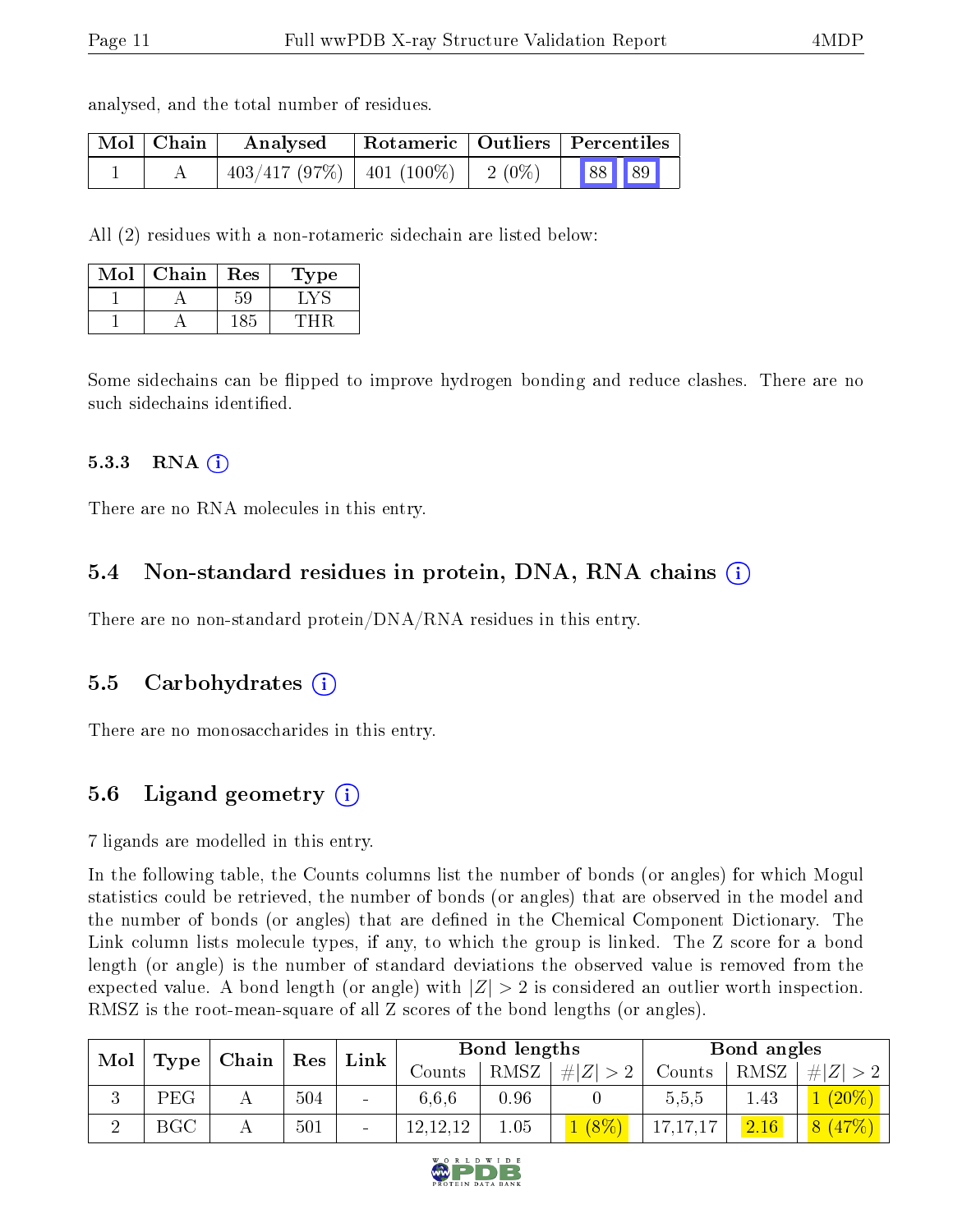| Mol |                 | Chain | Res | $\mathop{\rm Link}\nolimits$ |        | Bond lengths |             | Bond angles |      |                  |
|-----|-----------------|-------|-----|------------------------------|--------|--------------|-------------|-------------|------|------------------|
|     | Type            |       |     |                              | Counts | RMSZ         | # $ Z  > 2$ | Counts      | RMSZ | # $ Z  > 2$      |
| 4   | PO <sub>4</sub> | А     | 505 |                              | 4.4.4  | 1.87         | 1(25%)      | 6,6,6       | 0.85 | 0                |
| 4   | PO <sub>4</sub> | А     | 506 |                              | 4.4,4  | 1.04         |             | 6,6,6       | 1.58 | 2(33%)           |
| 3   | PEG             | А     | 502 |                              | 6,6,6  | 0.36         |             | 5,5,5       | 0.68 |                  |
| 3   | PEG             |       | 503 |                              | 6.6.6  | 0.50         |             | 5,5,5       | 0.67 | $\left( \right)$ |
| 5   | $\mathrm{GOL}$  | А     | 507 |                              | 5,5,5  | 0.16         |             | 5,5,5       | 1.02 |                  |

In the following table, the Chirals column lists the number of chiral outliers, the number of chiral centers analysed, the number of these observed in the model and the number defined in the Chemical Component Dictionary. Similar counts are reported in the Torsion and Rings columns. '-' means no outliers of that kind were identified.

| Mol            | Type       | Chain | Res | $Link \mid$ | Chirals | <b>Torsions</b>           | Rings   |
|----------------|------------|-------|-----|-------------|---------|---------------------------|---------|
| 3              | <b>PEG</b> |       | 502 |             |         | 1/4/4/4                   |         |
| 3              | <b>PEG</b> |       | 504 |             |         | 3/4/4/4                   |         |
| 3              | <b>PEG</b> |       | 503 |             |         | $\lfloor 2/4/4/4 \rfloor$ |         |
| 5              | GOL        |       | 507 |             |         | 0/4/4/4                   |         |
| $\overline{2}$ | <b>BGC</b> |       | 501 |             |         | 2/2/22/22                 | 0/1/1/1 |

All (2) bond length outliers are listed below:

|  |  | Mol   Chain   Res   Type   Atoms | $Z \parallel$ Observed( $\AA$ )   Ideal( $\AA$ ) |      |
|--|--|----------------------------------|--------------------------------------------------|------|
|  |  | $505$   PO4   P-O3   -3.02       | .45                                              | 1.54 |
|  |  | $501$   BGC   O4-C4   2.02       |                                                  | -43  |

All (11) bond angle outliers are listed below:

| Mol            | Chain | Res | Type            | Atoms                                          | Z       | Observed $(°)$ | Ideal(°) |
|----------------|-------|-----|-----------------|------------------------------------------------|---------|----------------|----------|
| 2              | A     | 501 | BGC             | O3-C3-C4                                       | 4.35    | 120.41         | 110.35   |
| $\overline{2}$ | A     | 501 | BGC             | $C4-C3-C2$                                     | $-4.12$ | 103.62         | 110.82   |
| 3              | A     | 504 | PEG             | $C3-O2-C2$                                     | 3.04    | 126.45         | 113.29   |
| 2              | A     | 501 | BGC             | $O3-C3-C2$                                     | $-2.82$ | 103.84         | 110.35   |
| 4              | А     | 506 | PO <sub>4</sub> | $O4-P-O2$                                      | 2.74    | 116.76         | 107.97   |
| $\overline{2}$ | А     | 501 | BGC             | O <sub>5</sub> -C <sub>5</sub> -C <sub>4</sub> | 2.65    | 114.50         | 109.69   |
| $\overline{2}$ | А     | 501 | BGC             | $O5-C1-C2$                                     | $-2.64$ | 105.58         | 110.28   |
| $\overline{2}$ | А     | 501 | BGC             | $O2$ -C <sub>2</sub> -C <sub>1</sub>           | 2.36    | 114.63         | 109.16   |
| $\overline{2}$ | А     | 501 | BGC             | $O4-C4-C3$                                     | 2.33    | 115.73         | 110.35   |
| 4              | А     | 506 | PO <sub>4</sub> | $O4-P-O1$                                      | $-2.32$ | 102.41         | 110.89   |
| $\overline{2}$ | А     | 501 | BGC             | $C1-C2-C3$                                     | $-2.18$ | 105.80         | 110.31   |

There are no chirality outliers.

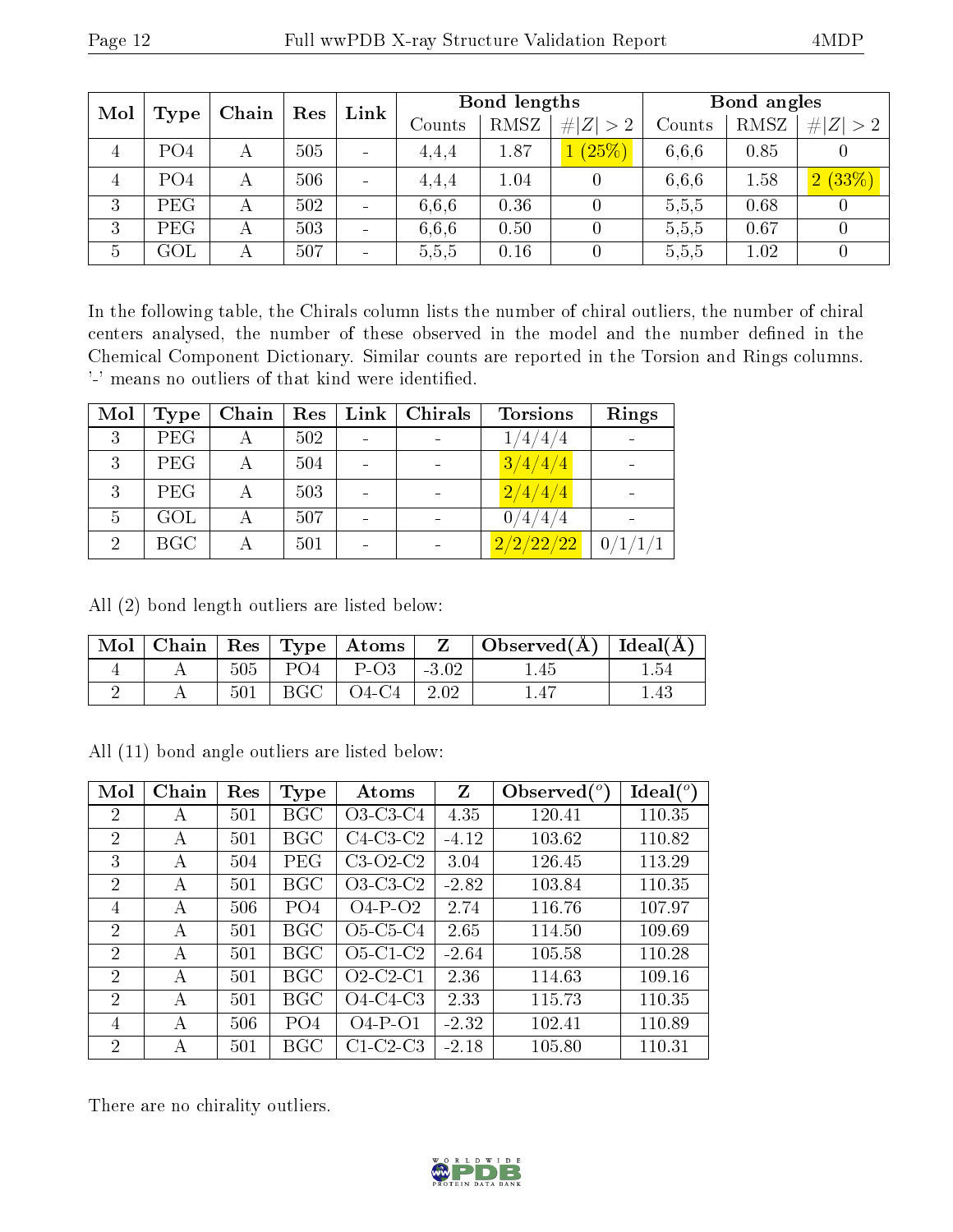| Mol            | Chain | $\operatorname{Res}% \left( \mathcal{N}\right) \equiv\operatorname{Res}(\mathcal{N}_{0})\cap\mathcal{N}_{1}$ | Type             | Atoms                                                          |
|----------------|-------|--------------------------------------------------------------------------------------------------------------|------------------|----------------------------------------------------------------|
| $\overline{2}$ | А     | 501                                                                                                          | $\overline{BGC}$ | C <sub>4</sub> -C <sub>5</sub> -C <sub>6</sub> -O <sub>6</sub> |
| $\overline{2}$ | А     | 501                                                                                                          | <b>BGC</b>       | O5-C5-C6-O6                                                    |
| 3              | А     | 502                                                                                                          | PEG              | O1-C1-C2-O2                                                    |
| 3              | A     | 504                                                                                                          | PEG              | O2-C3-C4-O4                                                    |
| 3              | А     | 503                                                                                                          | PEG              | O2-C3-C4-O4                                                    |
| 3              | A     | 504                                                                                                          | PEG              | $\overline{O1}$ C1 C2 O2                                       |
| 3              | A     | 504                                                                                                          | PEG              | C1-C2-O2-C3                                                    |
| 3              | А     | 503                                                                                                          | <b>PEG</b>       | C4-C3-O2-C2                                                    |

All (8) torsion outliers are listed below:

There are no ring outliers.

4 monomers are involved in 6 short contacts:

|  |     |            | Mol   Chain   Res   Type   Clashes   Symm-Clashes |
|--|-----|------------|---------------------------------------------------|
|  | 504 | PEG        |                                                   |
|  | 506 | -PO4       |                                                   |
|  | 503 | <b>PEG</b> |                                                   |
|  | 507 | GOL.       |                                                   |

### 5.7 [O](https://www.wwpdb.org/validation/2017/XrayValidationReportHelp#nonstandard_residues_and_ligands)ther polymers (i)

There are no such residues in this entry.

### 5.8 Polymer linkage issues (i)

There are no chain breaks in this entry.

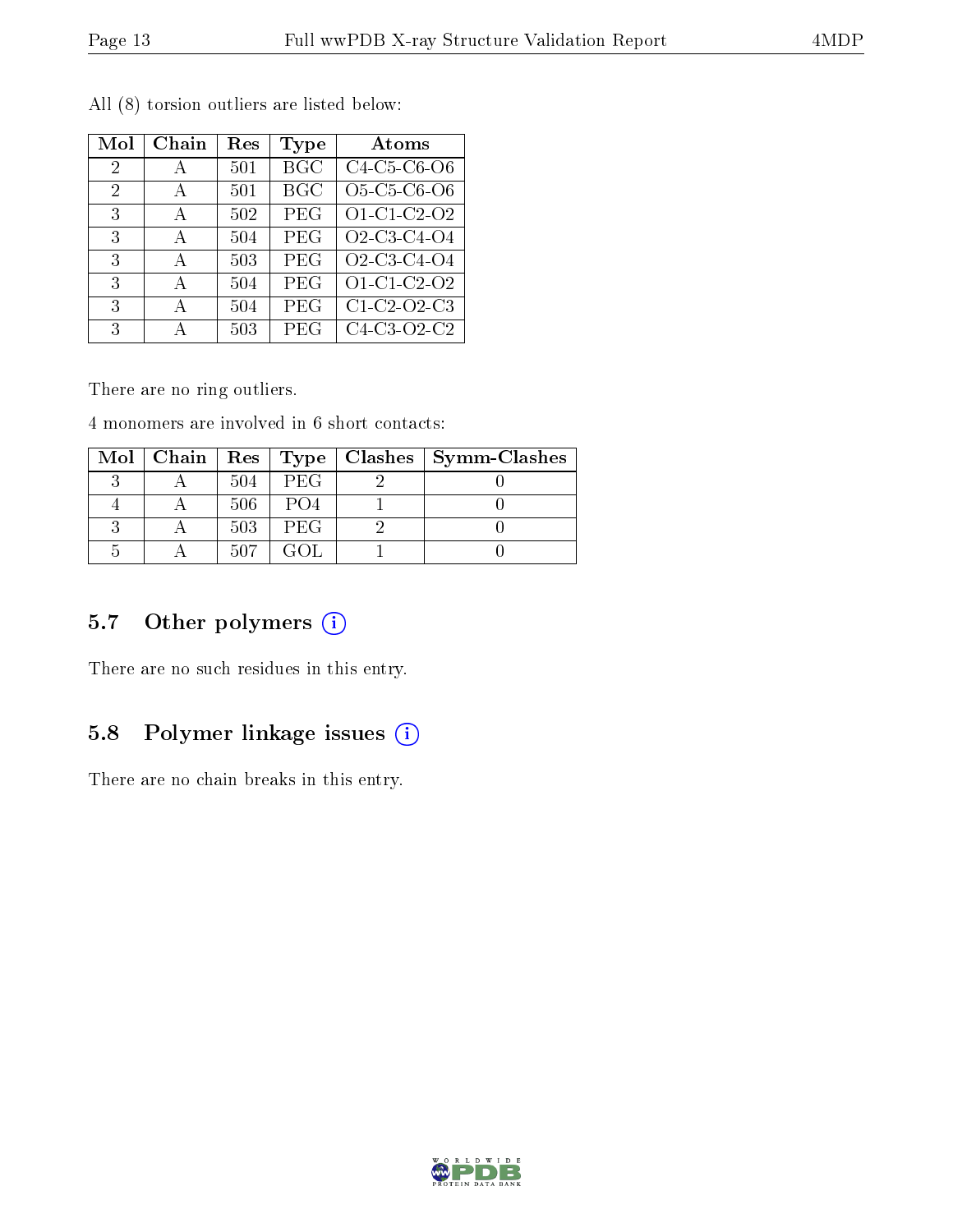## 6 Fit of model and data  $\left( \cdot \right)$

## 6.1 Protein, DNA and RNA chains (i)

In the following table, the column labelled  $#RSRZ>2'$  contains the number (and percentage) of RSRZ outliers, followed by percent RSRZ outliers for the chain as percentile scores relative to all X-ray entries and entries of similar resolution. The OWAB column contains the minimum, median,  $95<sup>th</sup>$  percentile and maximum values of the occupancy-weighted average B-factor per residue. The column labelled  $Q < 0.9$  lists the number of (and percentage) of residues with an average occupancy less than 0.9.

| $\mid$ Mol $\mid$ Chain $\mid$ | Analysed                    | $  <$ RSRZ $>$ | $\rm \#RSRZ{>}2$                          |  | $\mid$ OWAB(Å <sup>2</sup> ) $\mid$ Q<0.9 $\mid$ |  |
|--------------------------------|-----------------------------|----------------|-------------------------------------------|--|--------------------------------------------------|--|
|                                | $\mid$ 477/499 (95%) $\mid$ | $-0.37$        | $\mid$ 4 (0%) 86 88 15, 23, 36, 59 2 (0%) |  |                                                  |  |

All (4) RSRZ outliers are listed below:

| Mol | Chain | ${\mathop{\mathrm{Res}}\nolimits}$ | Type | <b>RSRZ</b> |
|-----|-------|------------------------------------|------|-------------|
|     |       | 319                                | VAI. | 2.8         |
|     |       |                                    | SER. | 2.3         |
|     |       | 391                                | GLU  | 2.2         |
|     |       | 318                                | GLY  | 21          |

#### 6.2 Non-standard residues in protein, DNA, RNA chains  $(i)$

There are no non-standard protein/DNA/RNA residues in this entry.

### 6.3 Carbohydrates (i)

There are no monosaccharides in this entry.

### 6.4 Ligands  $(i)$

In the following table, the Atoms column lists the number of modelled atoms in the group and the number defined in the chemical component dictionary. The B-factors column lists the minimum, median,  $95<sup>th</sup>$  percentile and maximum values of B factors of atoms in the group. The column labelled  $Q< 0.9$  lists the number of atoms with occupancy less than 0.9.

| Mol | $_{\rm Type}$ | Chain | $_{\perp}$ Res $^{+}$ | $\lambda$ Atoms | $\bf RSCC$ $\mid$ |      | $RSR \mid$ B-factors( $A^2$ ) | $\mathrm{Q}{<}0.9$ |
|-----|---------------|-------|-----------------------|-----------------|-------------------|------|-------------------------------|--------------------|
|     | BGC           |       | 501                   | 12/12           | 0.60              | 0.27 | 37,47,49,50                   |                    |
|     | PEG           |       | 504                   | 717             | 0.80              | 0.29 | 43,44,50,51                   |                    |
|     | PEG           |       | 503                   | -777            | 0.87              | 0.23 | 40, 44, 48, 48                |                    |

Continued on next page...